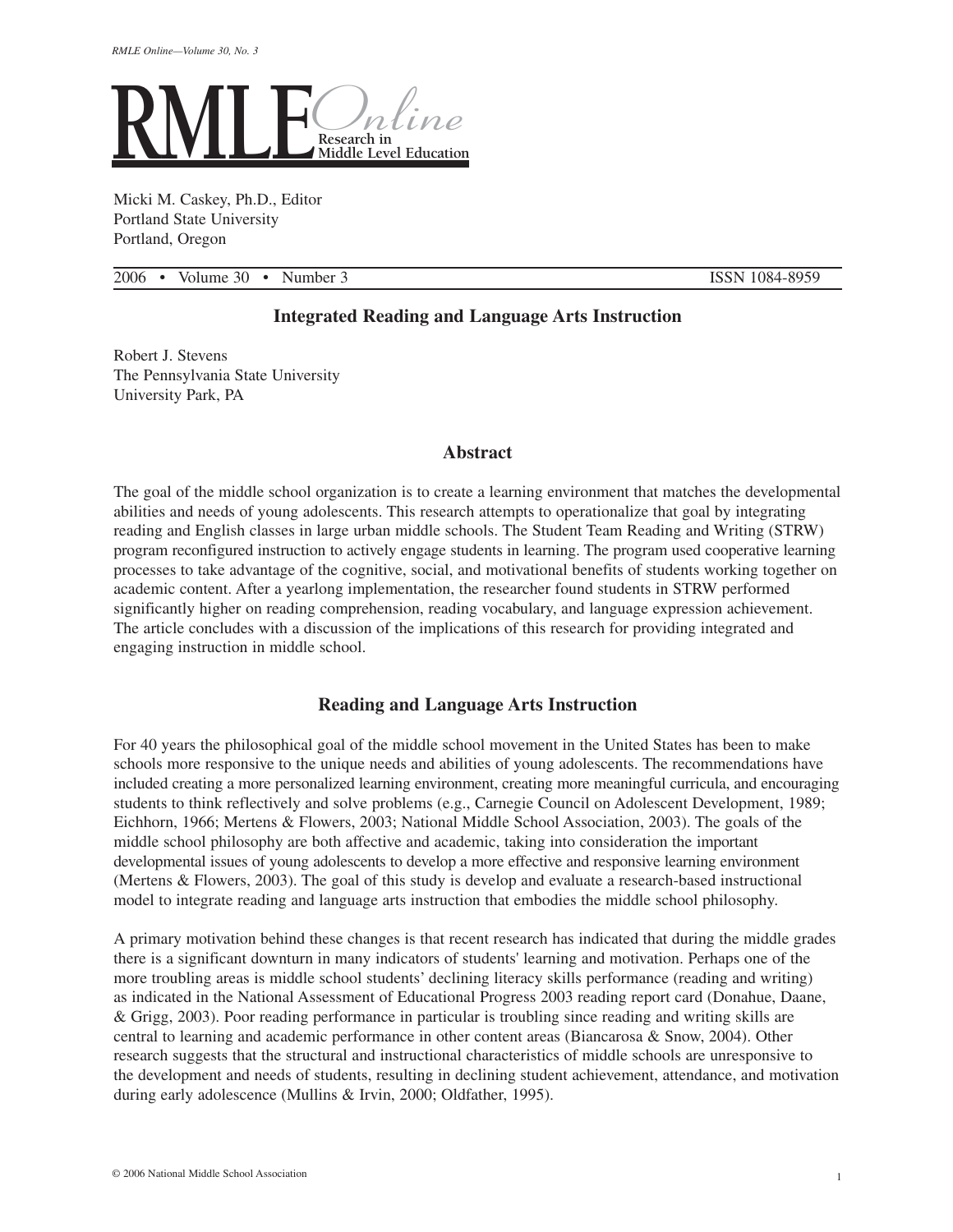Research on schools that have adopted and implemented middle school philosophy indicates some potential benefits on student achievement (Mertens & Flowers, 2003). Yet some research suggests that in spite of organizing schools around a middle school philosophy, student achievement does not always show significant gains (Anfara & Lipka, 2003). While structural and organizational change is necessary, it may not be sufficient to produce measurable changes in student learning (Anfara & Lipka; Stevenson & Erb, 1998). Middle schools must also focus on changing classroom processes and instruction (e.g., Flowers, Mertens, & Mulhall, 2000).

#### **Background of the Project**

This project was conducted in collaboration with two urban middle schools in a metropolitan district on the East Coast. The schools received a grant from the Edna McConnell Clark foundation to engage in school-wide restructuring. During the 1999–2000 school year, the researcher engaged in discussions about literacy instruction with a team of administrators and teachers from the two schools. The school personnel were particularly concerned about poor reading and writing performance of their students. The researcher shared ideas from previous research in elementary literacy instruction by the researcher and colleagues (e.g., Stevens, Madden, Slavin, & Farnish, 1987; Stevens & Slavin, 1995). During those discussions, the researcher developed instructional processes and materials (in collaboration with a research assistant) to adapt the previous research to the instructional needs and abilities of young adolescents. We based these adaptations in part on the existing research literature and in part on discussions with the teachers. The initial plan was to pilot the ideas in three sixth grade classes during the 2000–2001 school year, with potential expansion and evaluation of the literacy instruction methods during subsequent years.

### **Student Team Reading and Writing**

The goal of this Student Team Reading and Writing (STRW) program was to develop a model for middle school literacy instruction that addresses some of the issues described above. Reorganization efforts focused on reading and English classes in sixth through eighth grades in two urban middle schools. The program elements were based upon research in classroom organization, reading and writing instruction, and cooperative learning. The goals for the design of the model were to a) integrate reading and English classes, b) use good literature as a basis for reading instruction, c) engage students in meaningful instructional tasks, d) provide explicit instruction in comprehension strategies, e) use writing as a focus for language arts instruction, and f) use cooperative learning to promote learning and positive peer relations.

*Integration of reading and English classes.* The first, and perhaps most challenging aspect of the restructuring was to change the time allotted to and schedule of reading and English instruction to break out of the departmentalized structure (e.g., Beane, 1993). There is a great deal of overlap between what is taught in reading and English. Thus reading and English were conceptualized as two parts of a continuum of literacy skills including learning to read, developing fluency, developing comprehension, reading to learn information, and writing to convey information. To take advantage of the connections between reading and English and to facilitate students' ability to transfer what they learn, it is important to have one teacher teach both areas, preferably in one class. In this way a teacher can teach learning to read, reading to learn, and writing to express what one learns in an integrated fashion (Beane, 1995). By integrating the two subjects, it was possible to have a double period for literacy instruction (instead of 45-minute periods for reading and for English, the schedule was restructured as a 90-minute block for Literacy). The longer class proved valuable because it allowed teachers more flexibility to change their instructional activities and, most importantly, provided time for students to engage in extended reading and writing activities without interruption.

*Literature as a basis for reading instruction.* To make reading tasks more meaningful, challenging, and interesting to students, the STRW program uses a literature anthology as the basis for the reading material. The literature anthology provides reading material written by famous authors (e.g., O. Henry, Langston Hughes) like students would encounter in an English class, but with reading instruction and comprehension tasks that help them develop their ability to comprehend what they read and learn from their reading. Through the use of literature, students learn about different genres of writing and become more familiar with famous, well-published authors that they could choose to read more extensively on their own. The thought was that the students would become more motivated for reading as they read high-quality reading material (Paris, Wasik, & Turner, 1991; Wigfield, 2004).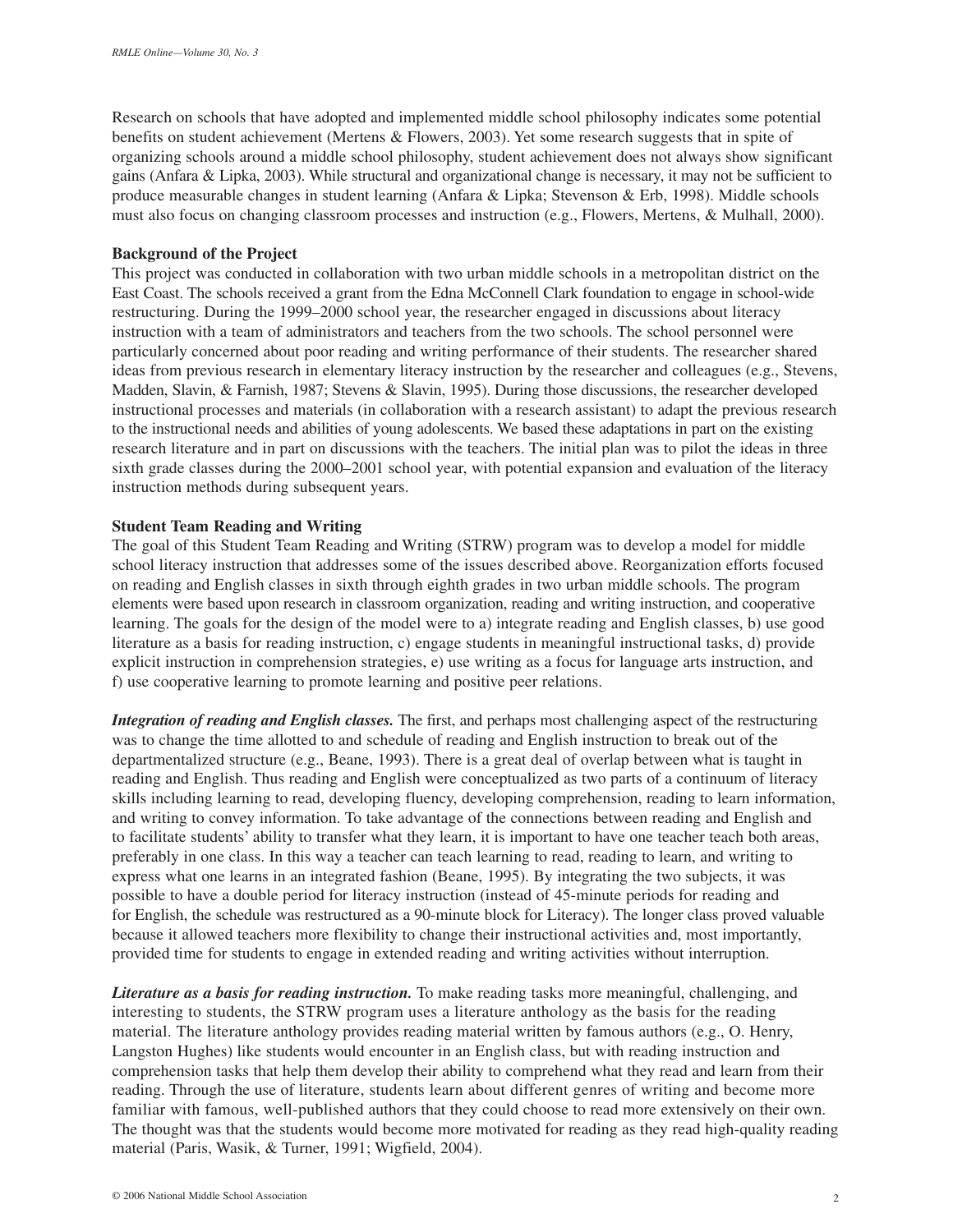At the same time, the high quality literature provides very valuable writing models the teachers can use in writing instruction. Students' read and observe the effect of things like the rich descriptions, plot development, and figurative language of famous authors. The teacher refers to these examples when teaching those elements in the writing portion of their literacy instruction. As such, the writing of famous authors becomes both the model and the motivation for students in the writing process.

One teacher's pedagogical skill provided an excellent example of this integration and cross-fertilization between reading literature and writing. As the students read the unit on O. Henry's short stories, the teacher developed a list of five characteristics that seemed to fit all of the author's stories (character development, problem development, attempts to solve the problem, an unexpected twist in the plot, and problem resolution). She taught these characteristics to the students to help them better comprehend O. Henry's stories. Later that week, after reading and discussing three O. Henry short stories, the teacher started a writing unit on short stories. She used the same characteristics from the reading lessons to guide students in planning and drafting their own short stories. O. Henry's style became the model as students wrote short stories from their own experiences.

*Meaningful instructional tasks.* A significant problem in traditional reading instruction is that the follow-up activities often have little or no relationship to what the students have read (Stevens, Madden, Slavin & Farnish, 1987). As a result, students often do not consider the instructional tasks as meaningful or important. A goal of the STRW program was to engage students in discussions and written activities that were meaningful and would extend their literal and figurative comprehension of the literature they were reading (e.g., Ivey & Broaddus, 2001; Thompson, Mixon, & Serpell, 1996). Often students read the first part of a literature selection and stop to engage in a discussion with a peer about the characters and their motivation, the problem in the story, and their predictions of how the problem in the story might be resolved. They also discuss questions related to the author's purpose or style, and the interpretation of figurative language or literary techniques used. Following the discussion, the partners write their responses to the questions and then continue reading the story. This approach engages students in more meaningful activities related to what they have read and uses cooperative learning (described below) to facilitate engagement and learning.

The discussions about the characters and the problem in the story help improve students' comprehension of the story; and while discussing, one student often recalls information from the story the other did not. Students' interactions during the predictions often involve students coming up with different ways the characters might solve the problem in the story, or what might happen next in the story. Prediction questions are powerful comprehension questions that require students to integrate their comprehension of the story with their prior knowledge (e.g., how people solve problems like those in the story). Discussing their predictions with a peer gets students to process more deeply the information from the story and link it to what they already know. Prediction questions have an additional benefit of increasing students' motivation to continue reading the story. After making a prediction, students are eager to continue reading the story to find out if their prediction is right.

*Explicit instruction on text comprehension strategies.* A rich body of research over the past 25 years suggests that comprehension strategies are effective in significantly improving students' reading performance (National Reading Panel, 2000). Most of that research emphasizes the importance of explicit instruction on comprehension strategies and applying those strategies to content-area reading (Biancarosa & Snow, 2004). Comprehension strategies help students better comprehend what they are reading and have the potential to be generalized to reading across content areas with appropriate instruction (Block & Pressley, 2002; Pressley, 2000). During upper elementary and middle school, students are transitioning from learning to read to reading to learn (Alvermann & Moore, 1991; Anderson & Armbruster, 1984). Teachers should not only teach comprehension strategies, but should also apply them in content area reading to facilitate students' ability to generalize them to new content and different tasks.

Teachers in the STRW program explicitly teach students strategies about the structure of text (narrative and expository text structures). For example, with narrative text the students are taught about the important plot elements of main character, setting, problem, and solution and are taught to understand them at both the literal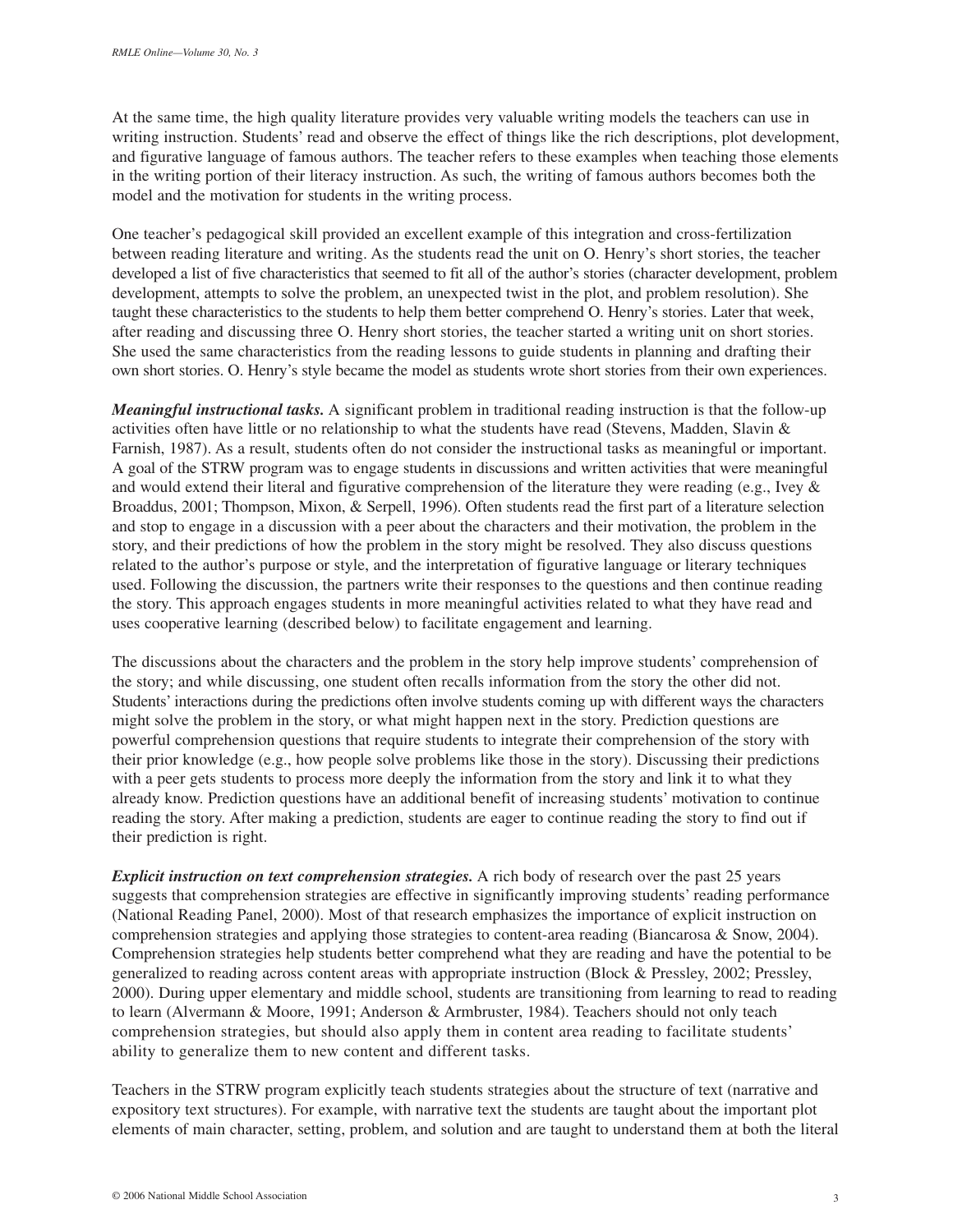and figurative level. Students also are taught strategies to comprehend figurative language and to understand the author's purpose. In some cases teachers extended students' strategic skill by using comprehension strategies to express their ideas in writing. For example, after her students had mastered using strategies to comprehend metaphor in text, one teacher taught students to use the same strategy to write with metaphors. The connection between what students learned in reading and what they were doing in writing helped extend students' ability to comprehend metaphorical expressions.

*Writing as the focus for language arts instruction.* Since the National Writing Project of the mid-1970s, writing has increasingly become the focus of language arts instruction (Strickland, Bodino, Buchan, Jones, Nelson, & Rosen, 2001). Writing instruction that teaches students strategies for planning and composing helps motivate students to write; as a result students tend to write longer and qualitatively better work (Graham, Harris, & Mason, 2005). This is particularly true in middle level education for students who are struggling.

The writing focus in STRW engages students in learning about language expression and language structure with the goal of improving their own writing. Students are motivated by the goal of expressing their ideas well as they share their writing with their peers. Students also are powerful role models for one another in writing and often students attempt a new genre in writing after hearing someone else's attempt at it. For example, students started out writing descriptive narratives about their own experiences, usually simply a recitation of events. In one class, however, a student wrote a descriptive paragraph entitled "The Mess in My Locker." The composition was written in a humorous fashion that, when read aloud, had the whole class laughing. The student essentially became a role model. During the next couple weeks many of the students enlivened their own writing with the use of humor and satire.

*Using cooperative learning to promote learning and more positive peer relations.* One important aspect of developmentally appropriate instruction in middle school is that classrooms should be restructured to promote both learning and positive peer relations (Carnegie Council on Adolescent Development, 1989; National Middle School Association, 2003). This is particularly important for young adolescents because peer relations take center stage during this period and research suggests that a student's relations with his or her peers play an important role in the student's attachment to school. Students who do not develop positive peer relations during early adolescence are much more likely to drop out of school. Yet, students often perceive less support for peer relations in the middle school and often more negative peer relations leading to less attachment to school during these years (Seidman, Allen, Aber, Mitchell, & Feinman, 1994). Young adolescents tend to enjoy working with peers (Ares & Gorrell, 2002) and seem to benefit academically from discussing literacy tasks with one another (Guthrie & Davis, 2003; Ivey & Broaddus, 2001).

Cooperative learning is an alternative classroom structure that has been shown to facilitate academic learning, positive peer relations, and positive attitudes toward school (Johnson & Johnson, 1989; Slavin, 1995). Typically cooperative learning uses group goals, where for one member of the group to succeed all of the members of the group must succeed. As a result, positive interdependence develops within the group—the peers support and motivate one another, leading to more positive peer relations and more social acceptance of one another. At the same time, the individual accountability promotes each individual's learning, resulting in greater achievement. In essence, cooperative learning uses peers as both an instructional and motivational resource, taking advantage of students' increasing sense of independence and stronger peer orientation during adolescence.

#### **Significance of Student Team Reading and Writing**

Each of the components of the STRW program has research-based support for its individual effectiveness, as cited above. However, the elements have not been combined in a way so their additive effects can be studied in classrooms with young adolescents. The combination of elements results in a relatively large change in behavior for both students and teachers in these classrooms, resulting in less didactic instruction and more student autonomy, while at the same time providing explicit instruction with guided practice and actively engaging students in meaningful literacy practice activities. As with any such field study, there are questions about teachers' ability to implement faithfully a new method in their classroom as well as the impact of the program on students' achievement.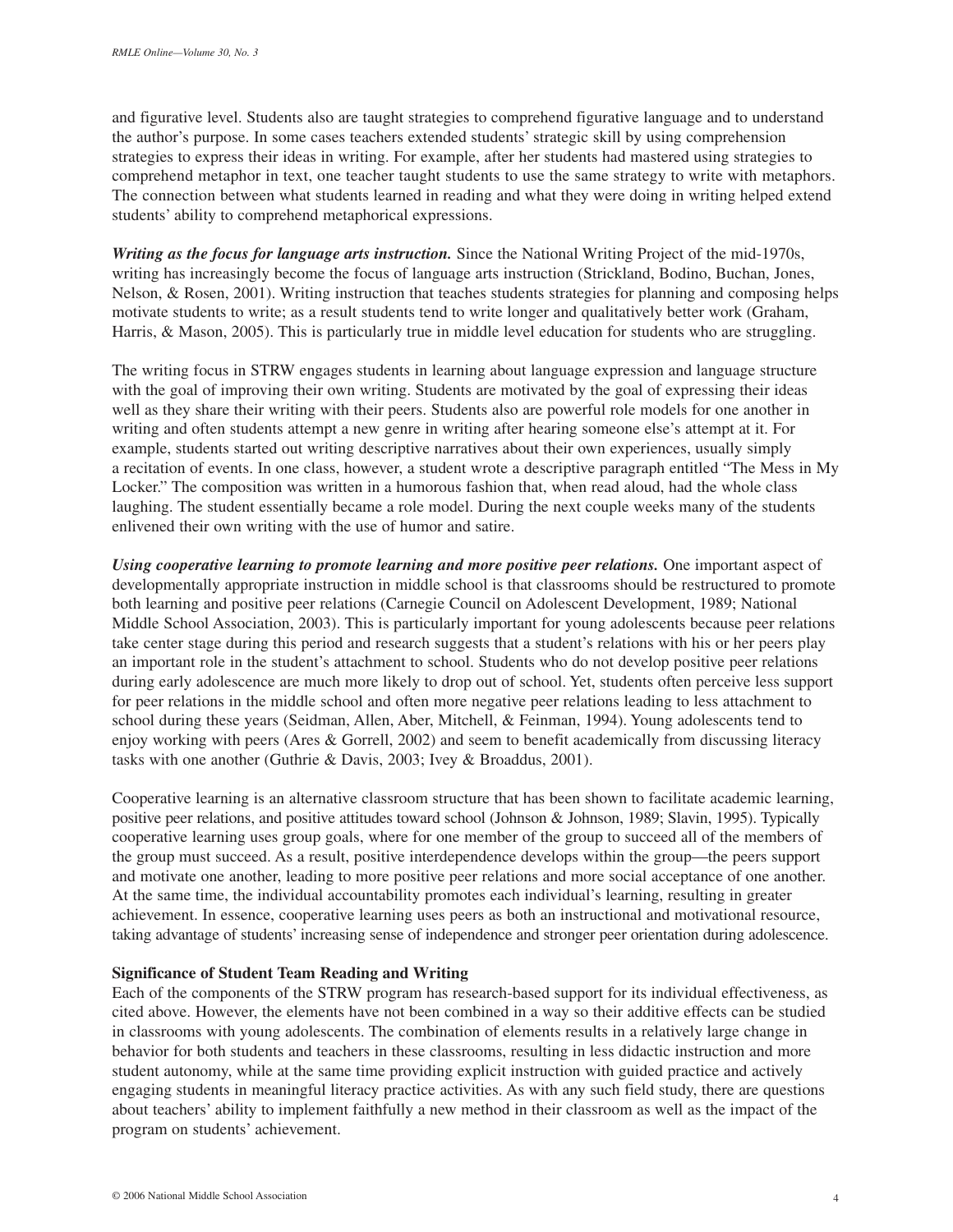# **Method**

The purpose of this study was to evaluate the effectiveness of the STRW instructional model of integrated reading and English instruction for urban middle school students. The STRW model was contrasted to a departmentalized model of instruction where each teacher taught one subject to multiple classes in the same grade. The nature of the traditional instruction is described below.

### **Participating Schools**

The participating schools were five middle schools in a large urban school district in a metropolitan area on the East Coast. The schools were comprised of sixth through eighth grades and primarily served a disadvantaged population (67% of students on free or reduced lunch). The researcher attempted to match the two experimental schools with three comparison schools based upon average achievement scores in reading and language arts and upon ethnicity and socioeconomic background of the students, based upon school district data. Because of the large size of the two STRW schools the researcher used three comparison schools in an attempt to get an adequate match on initial achievement. The study included more than 3,900 students across the five participating schools.

A total of 49 teachers participated in this study, of which 20 implemented the STRW instructional model. The sixth grade teachers were elementary certified and the seventh and eighth grade teachers were certified secondary English teachers.

### **Implementing Student Team Reading and Writing**

During the 2000–2001 school year, teachers piloted the STRW program in three sixth grade classes. The researcher or research assistant observed the participating classes two to three times a week. We also conducted frequent meetings with teachers (weekly at first, scaling back to monthly as the project continued) to discuss how the program was working and any concerns or questions of the teachers.

*Training.* During the 2001–2002 school year, 20 teachers in two middle schools implemented the STRW program in their reading and English classes. The teachers in the experimental schools were trained in the Student Team Reading and Writing (STRW) in eight half-day sessions during the summer of 2001. The training consisted of an explanation of the processes and the rationale behind them. During the training, teachers participated in a simulation of major components of the program. The teachers were given a detailed manual that described each of the components. Before the beginning of the school year, the teachers were given all of the books and materials they needed to implement STRW.

*Coaching.* During the first three months of implementation, the researcher and research assistant observed and gave feedback to the teachers as they implemented the program. The goal was to coach the teachers to become proficient in the instructional model and to improve the quality of their implementation of the program. The project staff also met with the teachers during and after school, often attending meetings of the reading and language arts department. At these meetings teachers' questions and problems were discussed to resolve any problems they were having and to use their feedback to improve the program. As the teachers became more proficient with STRW, the amount of coaching and meetings decreased to the point where the project staff were simply monitoring the teachers' implementation on a periodic basis.

*Implementation fidelity.* After a semester of implementation and coaching, the researcher felt that teachers were implementing STRW effectively. Next, the researcher and research assistant observed teachers to measure their implementation of the program to ascertain a measure of program fidelity across the classrooms. Each teacher was observed on three randomly selected days and each observation was on a different day of the week (see Appendix A for a copy of the implementation measure). The observations were unannounced, and teachers were not aware of the purpose of the observation. Since project staff had been in their classrooms frequently, their presence for the implementation checks was not unusual.

On any given day only a portion of the elements of STRW (described above) were relevant for that particular point in the cycle of instruction. Therefore, the observers rated the teacher's implementation as a percentage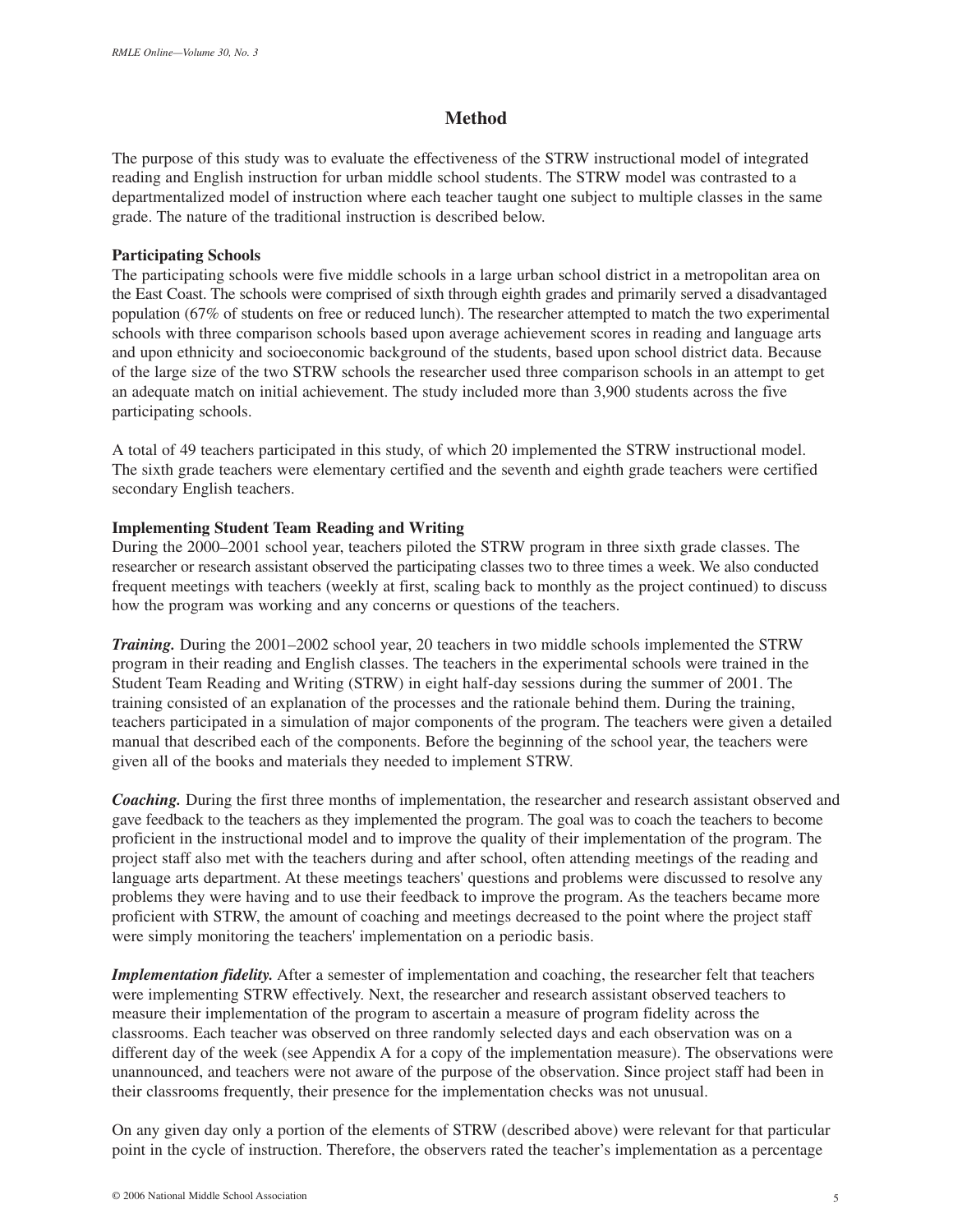of the procedures described and appropriate for that point in the cycle, which were actually used during the period. The implementation score was computed by averaging across the three observation days to get an average level of implementation. Each teacher had an average implementation of 83% or higher. As a group, the teachers averaged 91% implementation, thus the author considered this a high-fidelity implementation.

#### **Traditional Instruction Comparison**

The teachers in the comparison group were in grade level teams—five teachers from the core subjects (reading, English, mathematics, social studies, and science) on the team. While these teams taught mostly the same students, the teams did little cross-discipline instructional planning or teaching. Grade-level teams met infrequently and their discussions focused on student discipline and related classroom management issues. The teachers met much more frequently (e.g., bi-weekly) in departmental groups to discuss instructional and curricular issues.

Each teacher taught multiple classes (usually six) of the same subject in 45-minute periods. Typically the teachers used traditional instructional methods with a primary focus on didactic instruction, and specifically they did not use cooperative learning on a daily or even regular basis. The reading teachers used a basal reading series and related adjunct materials (e.g., workbooks). Students would read the story silently and then individually answer questions about it. The English teachers used an English literature anthology for their literature component and a grammar textbook for the language arts component. They would read from the anthology and as a whole class discuss questions about the selection. The teachers also taught grammar in isolation, using grammar activities such as identifying parts of speech, selecting appropriate verb forms, and identifying and correcting run-on sentences. The writing instruction and activities were from a district-supplied curriculum guide and were geared toward the type of writing students would do in the statewide writing assessments. Writing instruction typically involved teachers assigning a topic and students working individually to develop a composition. The teacher would circulate and work with individual students as they wrote. Periodically the teacher would have individual students read what they had written to the entire class. When students were finished writing and revising their writing, they would turn in their work for teacher feedback and a grade.

#### **Measures**

*Student Achievement.* Student achievement was measured using the California Achievement Test (CAT). Pretest data were available from district records of the CAT given the spring prior to the study. The posttest, a different form of the CAT, was administered in May, near the end of the study.

### **Results**

*Pretest achievement.* Pretests indicated that there were significant differences between the STRW and comparison schools in spite of the attempts to match the schools. School district achievement data from the previous school year were used as pretest data. The pretest scores for participating classes were used to identify matched classes for the comparison group. However, there was significant attrition from both groups. Of the 4,533 students initially enrolled in the classes in the study, only 3,986 remained in the study through post testing, resulting in a 12.5% attrition rate. Some of these students moved out of the participating school, or the district, and some simply stopped coming to school. Students with low attendance, those who missed 60 or more days of school, were dropped from the study and are included in the attrition rate.

An ANOVA on the pretest measures was used to determine if there were significant initial differences between the groups. In spite of initial matching of classrooms based on pre-achievement, student attrition during the school year resulted in significant initial differences between the experimental and comparison groups used in the analyses. For those students with both pre- and post-achievement data there were significant differences on the pretests of Total Reading,  $F(1,3984) = 11.2$ ,  $p<.01$ , and Total Language,  $F(1,3984) = 54.2$ ,  $p<.01$ . In both cases the comparison students had significantly higher initial achievement than did the students in STRW (see Table 1). To control for this initial difference, the researcher used the pretest as a statistical control for the posttest analyses.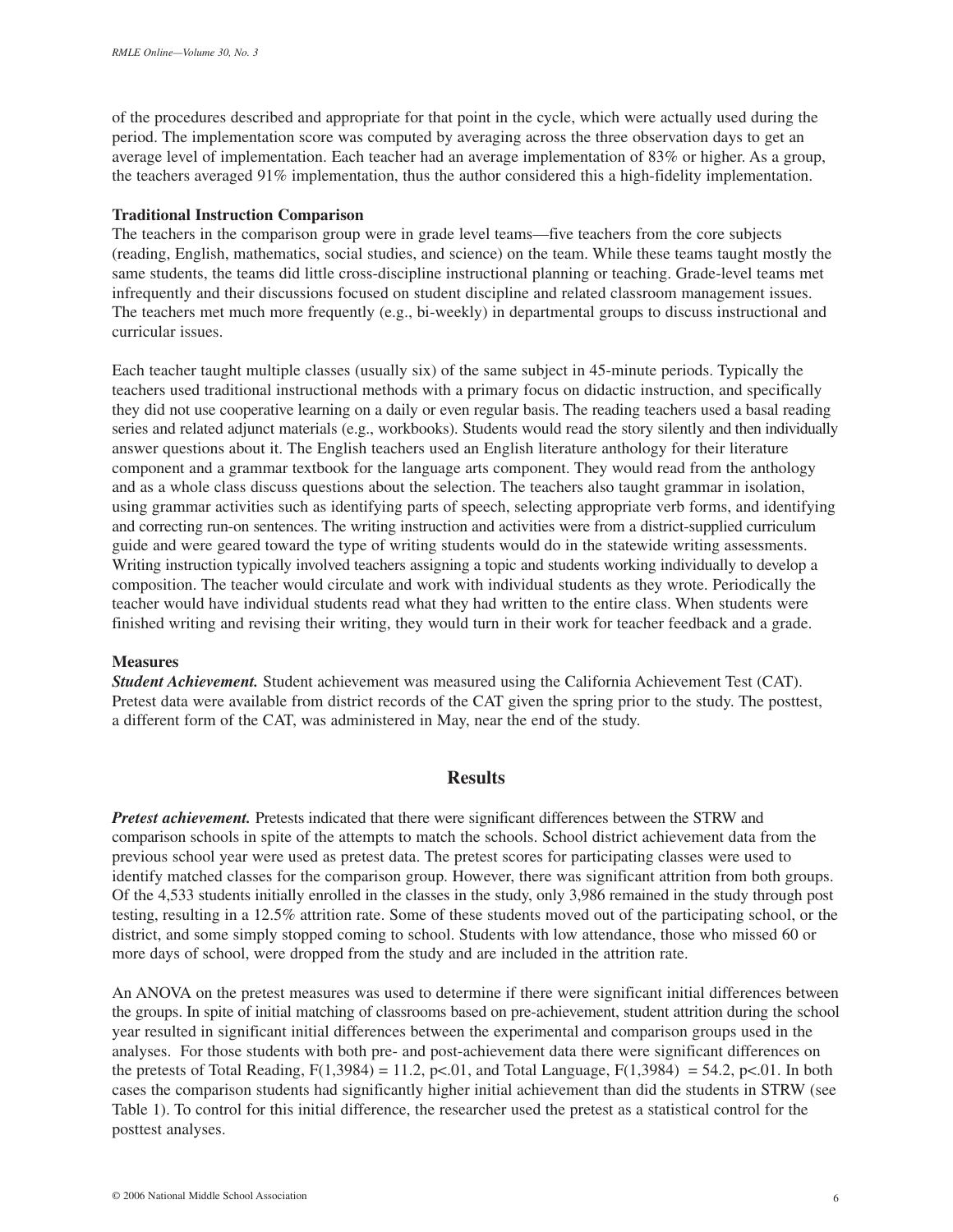| <b>STRW</b> | Comparison  | $\boldsymbol{F}$ | <b>Effect Size</b> |
|-------------|-------------|------------------|--------------------|
| $-.05(.99)$ | .05(1.01)   | $11.2**$         |                    |
| $-.11(.99)$ | .11(1.00)   | $54.2**$         |                    |
| .17(.71)    | $-16(0.72)$ | $4.3*$           | $+.33$             |
| .12(.66)    | $-.13(.73)$ | $3.9*$           | $+.25$             |
| .00(.73)    | .00(.75)    | <1.0             | .00                |
| .19(0.72)   | $-.19(.73)$ | $5.7*$           | $+.38$             |
| 1798        | 2188        |                  |                    |
| 72          | 88          |                  |                    |
|             |             |                  |                    |

Table 1 *Student Achievement: Means, Analyses, and Effect Sizes*

*Note.* Pretest means are z score means, posttest scores are adjusted z score means. Effect sizes are the difference in adjusted means divided by the pooled unadjusted standard deviation.

 $*$  p<.05,  $*$  p<.01

*Posttest analyses and unit of analysis.* In this type of classroom study, the teachers implement the treatment in each class, making the teacher an important source of variance in measuring the effects on students' achievement. As such it is important to use the class as the unit of analyses rather than the individual student in the posttest analyses.

Prior to conducting the analyses the researcher tested for grade-by-treatment interactions to determine if the STRW program had differential effects at different grades. No significant grade-by-treatment interactions were found. This allowed for collapsing the data across the three grades, thereby increasing the power (by increasing the number of teachers) in subsequent analyses. To facilitate the combining of the data across grades, all data were converted to z scores, which normalized the data for each grade with a common mean (zero) and standard deviation (1.0).

An analysis of covariance was used to control for the significant pre-achievement differences between the groups. All means presented in the tables are adjusted means to reflect the use of the covariate in the analyses (See Table 1). (It should be noted that unlike unadjusted z-scores, adjusted z-scores do not necessarily have standard deviations of 1.0.)

*Posttest achievement.* The results indicated that the STRW classes had significantly higher achievement at the end of the year on measures of reading vocabulary,  $F(1,158) = 4.31$ , p<.05, reading comprehension,  $F(1,158)$  $= 3.95$ , p<.05, and language expression, F(1,158) = 5.74, p<.05. There were no significant differences on the measure of language mechanics, F<1.0. The means, standard deviations, and effect sizes are presented in Table 1. For the three significant main effects the effect sizes ranged from +.25 to +.38, indicating that the

STRW classes scored a ¼ to  $\frac{1}{3}$  of a standard deviation higher on standardized achievement tests than did the comparison classes. (The effect size equals the difference in the group means divided by the comparison group standard deviation.)

## **Conclusions**

These results support the hypothesis that restructuring a middle school's reading and language arts instruction by using research-based instructional procedures, good literature as the basis for instruction, cooperative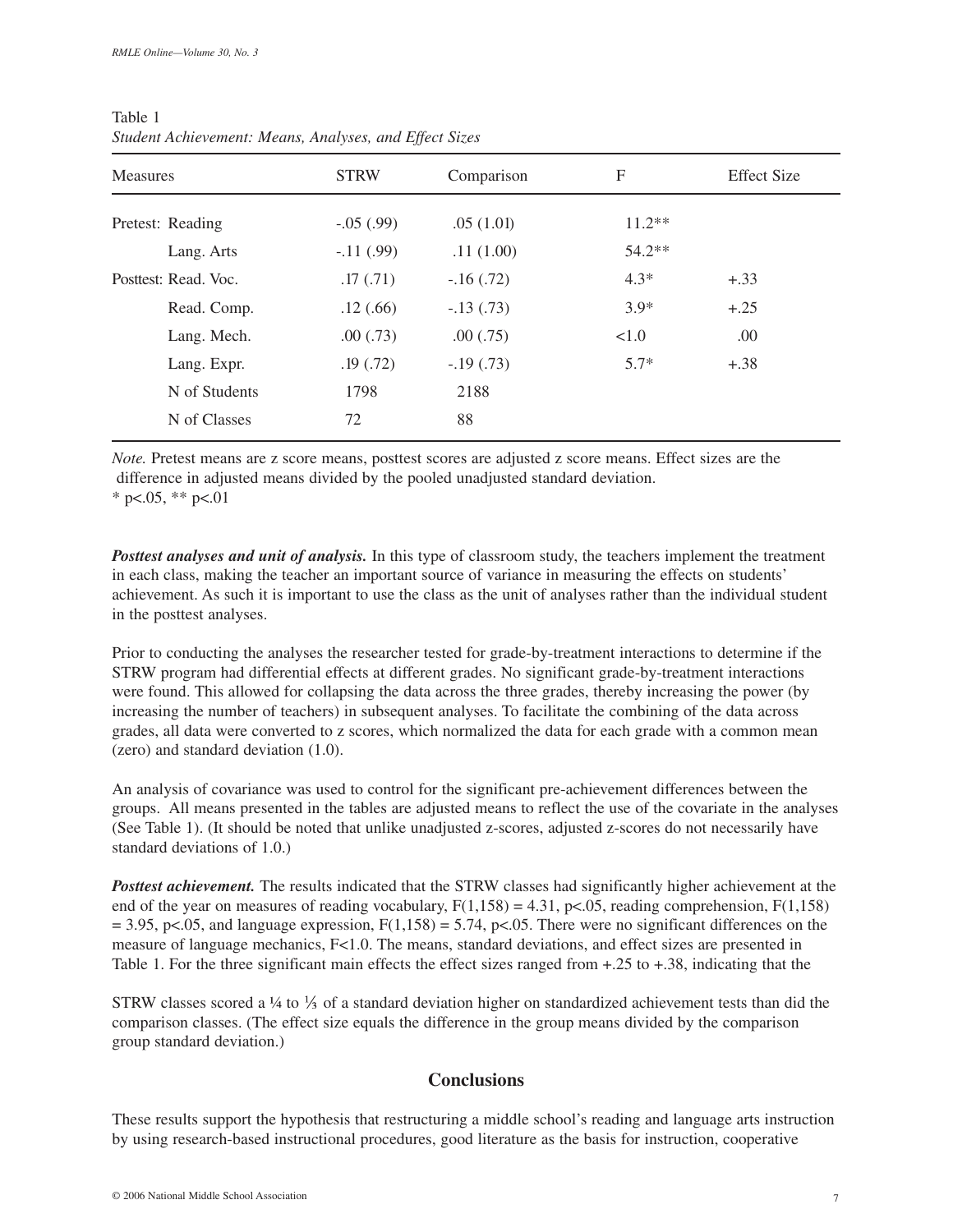learning processes, and integrating reading and writing instruction can result in significantly higher student achievement on measures of vocabulary, comprehension, and writing expression. The combination of curricular and instructional components used in STRW was carefully selected to actively engage and to motivate young adolescents in learning, which is a main component of the middle school philosophy. While each element has been shown effective in isolation, this study puts them together programmatically to build a research-based model for middle school literacy instruction. As a result of this approach, STRW was very different from traditional reading and English instruction received in similar middle school classrooms in this urban school district.

The results indicate that such curricular and instructional changes can lead to significantly higher achievement, as indicated by effect sizes of 1/4 to 1/3 of a standard deviation difference (effect sizes of +.25 to +.38) in reading comprehension, reading vocabulary, and writing expression as measured on a standardized achievement test. These differences can be considered reasonably substantial differences given that the outcome measure was a standardized achievement test and standardized tests are designed to produce stable scores across time, thus making them resistant to change. Further, as most school administrators would readily recognize, an increase of one-quarter standard deviation or more on a standardized test indicates a meaningful improvement in student's performance.

The positive achievement effects in this study provide support to central aspects of the middle school philosophy. Anderman, Maehr, and Midgley (1999) and Lounsbury (2000) among others have suggested that actively engaging young adolescents in their own learning and involving peers in learning activities can have potential learning and motivational benefits for students. These results support that view.

Another important aspect of this study was that these results were obtained in a large urban school district where middle schools tend to be very large and potentially impersonal, and in this case one where the concern for poor student achievement motivated administrators to seek financial support and external collaboration to restructure their literacy program. In this case the combination was fruitful, yielding benefits of increased achievement for students greatly in need.

This study has opened a path to potential future research into the impact and transportability of STRW. This study was predicated on intensive support and coaching from the project staff, a situation that is atypical of most middle schools. It would be informative to study STRW in situations of varying amounts of support to determine how much teacher training, coaching, and feedback are necessary to implement the program in a way that maintains its efficacy. This would be important for understanding the potential transportability of STRW and determining under what conditions these positive effects on student achievement can be replicated.

### \_\_\_\_\_\_\_\_\_\_\_\_\_\_\_\_\_\_\_\_\_\_\_\_\_\_\_\_\_\_\_\_\_\_\_\_\_ **References**

Anderman, E. M., Maehr, M. L., & Midgley, C. (1999). Declining motivation after the transition to middle school: Schools can make the difference. *Journal of Research and Development in Education, 32,* 131–147.

Anderson, T., & Armbruster, B. (1984). Studying. In P. D. Pearson (Ed.), *Handbook of reading research* (pp. 657–680). New York: Longman.

Anfara, V. A., Jr., & Lipka, R. P. (2003). Relating the middle school concept to student achievement. *Middle School Journal, 35*(1), 24–32.

Alvermann, D., & Moore, D. (1991). Secondary school reading. In R. Barr, M. Kamil, P. Mosenthal, & D. Pearson (Eds.), *Handbook of reading research* (Vol. II, pp. 951–983). Mahwah, NJ: Lawrence Erlbaum Associates.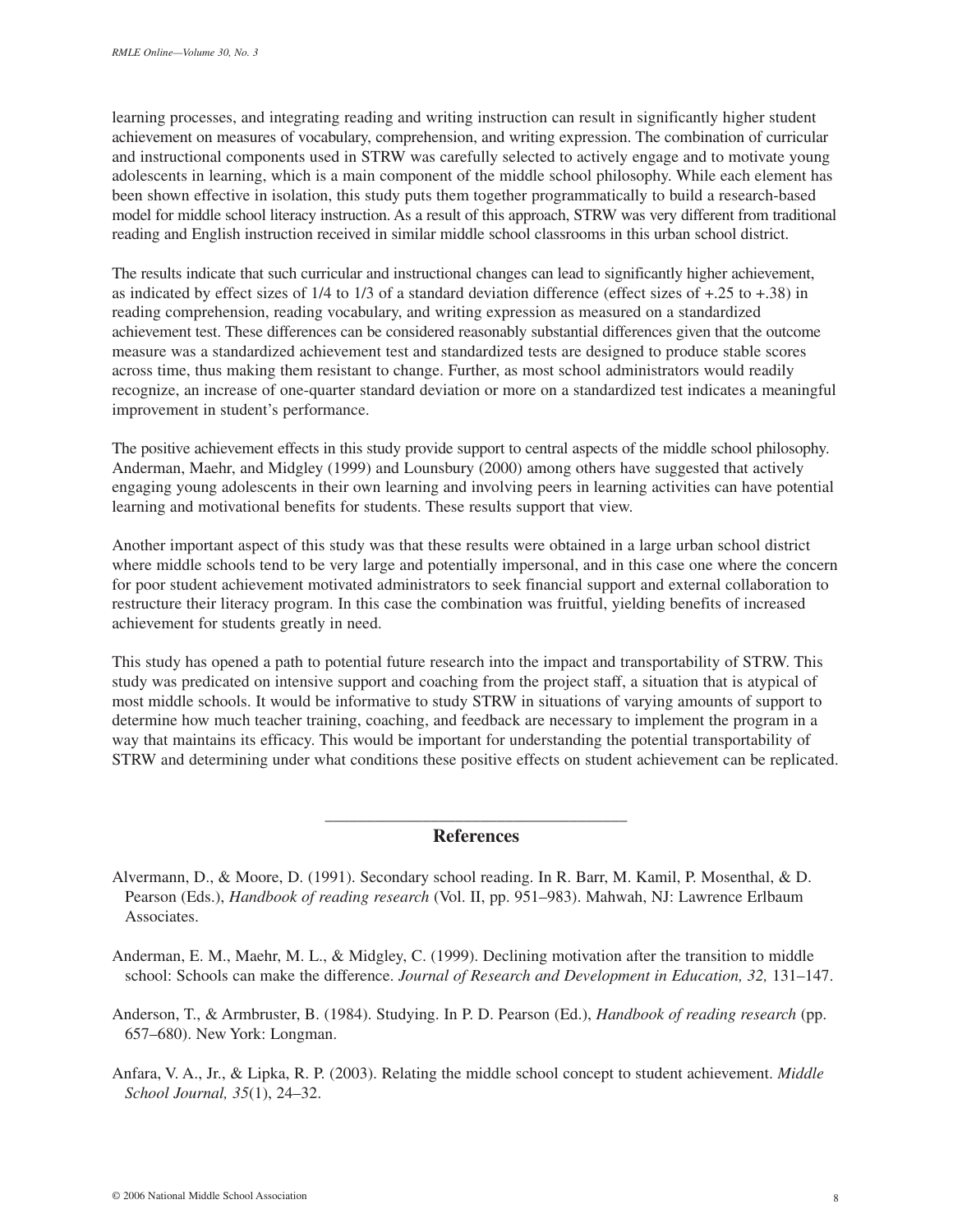- Ares, N., & Gorrell, J. (2002). Middle school students' understanding of meaningful learning and engaging classroom activities. *Journal of Research in Childhood Education, 16,* 263–277.
- Beane, J. A. (1993). Problems and possibilities for an integrative curriculum. *Middle School Journal, 25*(1), 18–23.
- Beane, J. A. (1995). Curriculum integration and the disciplines of knowledge. *Phi Delta Kappan, 76,* 616–622.
- Biancarosa, G., & Snow, C. E. (2004). *Reading next—A vision for action and research in middle and high school literacy: A report from the Carnegie Corporation of New York.* Washington, DC: Alliance for Excellent Education.
- Block, C. C., & Pressley, M. (2002). *Comprehension instruction: Research-based best practices.* New York: Guilford Press.
- Carnegie Council on Adolescent Development. (1989). *Turning points: Preparing American youth for the 21st century.* New York: Carnegie Corporation of New York.
- Donahue, P., Daane, M., & Grigg, W. (2003). The nation's report card: Reading highlights. *Education Statistics Quarterly, 4*(1), 1–35.
- Eichhorn, D. H. (1966). *The middle school.* New York: Center for Research in Education.
- Flowers, N., Mertens, S. B., & Mulhall, P. F. (2000). How teaming influences classroom practices. *Middle School Journal, 32*(2), 52–59.
- Graham, S., Harris, K., & Mason, L. (2005). Improving the writing performance, knowledge, and self-efficacy of struggling young writers: The effects of self-regulated strategy development. *Contemporary Educational Psychology, 30,* 207–241.
- Guthrie, J., & Davis, M. (2003). Motivating struggling readers in middle school through an engagement model of classroom practice. *Reading and Writing Quarterly, 19,* 59–85.
- Ivey, G., & Broaddus, K. (2001). Just plain reading: A survey of what makes students want to read in middle school classrooms. *Reading Research Quarterly, 36,* 350–371.
- Johnson, D., & Johnson, R. (1989). *Cooperation and competition: Theory and research.* Edina, MN: Interaction Books.
- Lounsbury, J. (2000). The middle school movement: "A charge to keep." *Clearing House, 73,* 193.
- Mertens, S. B., & Flowers, N. (2003). Middle school practices improve students' achievement in high poverty schools. *Middle School Journal, 35*(1), 33–43.
- Mullins, E. R., & Irvin, J. I. (2000). Transition to middle school. *Middle School Journal, 31*(3), 7–60.
- National Middle School Association. (2003). *This we believe: Successful schools for young adolescents.*  Westerville, OH: Author.
- National Reading Panel. (2000). *Teaching children to read: An evidence-based assessment of the scientific research literature on reading and its implications for reading instruction.* Washington, DC: National Institute of Child Health and Human Development.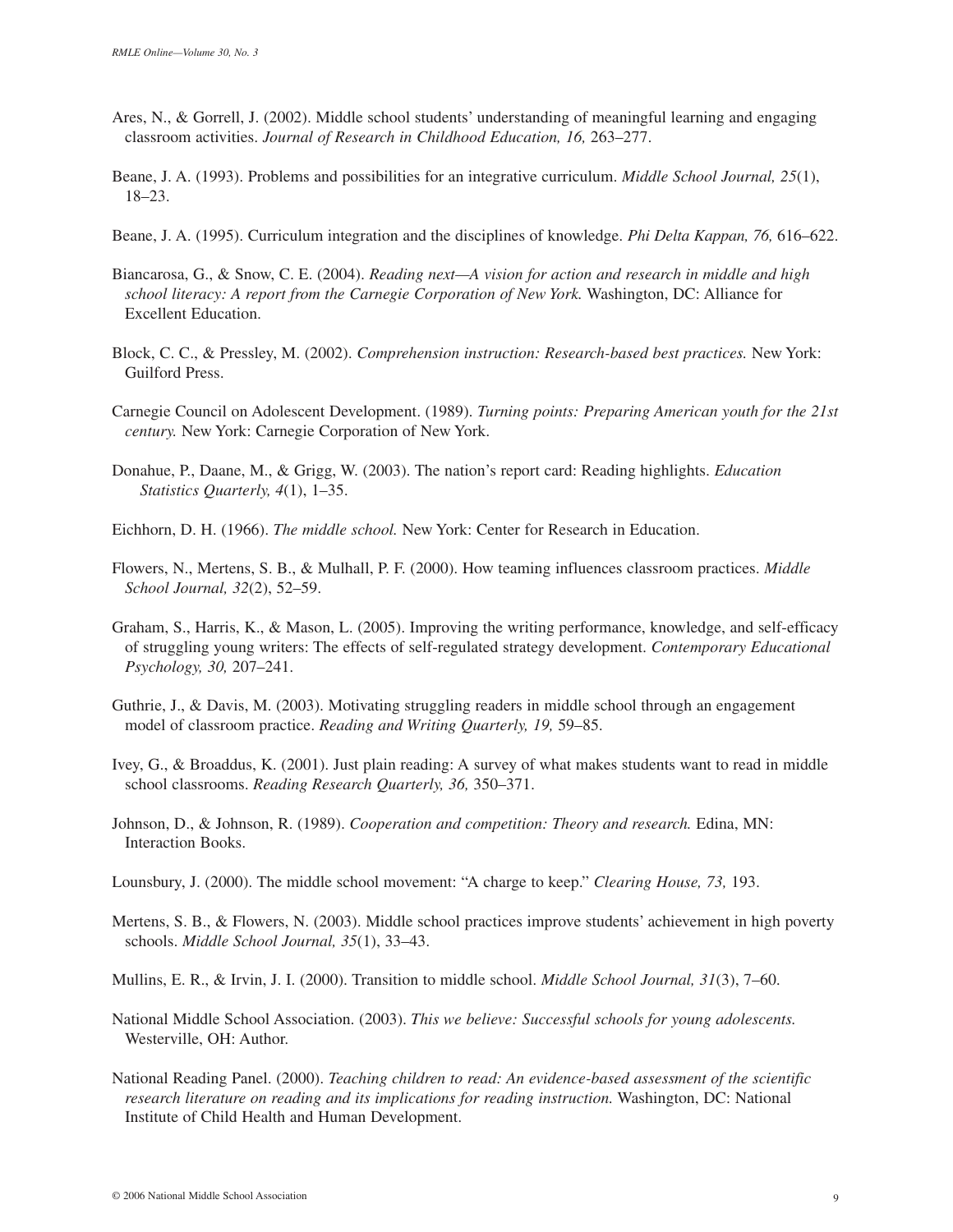- Oldfather, P. (1995). Commentary: What's needed to maintain and extend motivation for literacy in the middle grades. *Journal of Reading, 38,* 420–423.
- Paris, S., Wasik, B., & Turner, J. (1991). The development of strategic readers. In R. Barr, M. Kamil, P. Mosenthal, & P. D. Pearson (Eds.), *Handbook of reading research* (Vol. II, pp. 609–640). Hillsdale, NJ: Lawrence Erlbaum Associates.
- Pressley, M. (2000). What should comprehension instruction be instruction of? In M. Kamil, P. Mosenthal, D. Pearson, & R. Barr (Eds.), *Handbook of reading research* (Vol. III, pp. 546–561). Mahwah, NJ: Lawrence Erlbaum Associates.
- Seidman, E., Allen, L., Aber, J. L., Mitchell, C., & Feinman, J. (1994). The impact of school transition in early adolescence on the self-system and perceived social context of poor urban youth. *Child Development, 65,* 507–522.
- Slavin, R. (1995). *Cooperative learning: Theory, research, and practice* (2nd ed.). Upper Saddle River, NJ: Prentice Hall.
- Stevens, R. J., Madden, N. A., Slavin, R. E., & Farnish, A. M. (1987). Cooperative integrated reading and composition: Two field experiments. *Reading Research Quarterly, 22,* 433–454.
- Stevens, R. J., & Slavin, R. (1995). Effects of a cooperative learning approach in reading and writing on academically handicapped and nonhandicapped students. *Elementary School Journal, 95,* 241–262.
- Stevenson, C., & Erb, T. (1998). How implementing Turning Points improves student outcomes. *Middle School Journal, 30*(1), 45–52.
- Strickland, D., Bodino, A., Buchan, K., Jones, K., Nelson, A., & Rosen, M. (2001). Teaching writing in a time of reform. *Elementary School Journal, 101,* 385–398.
- Thompson, R., Mixon, G., & Serpell, R. (1996). Engaging minority students in reading: Focus on the urban learner. In L. Baker, P. Afflerbach, & D. Reinking (Eds.), *Developing engaged readers in school and home communities* (pp. 43–64). Mahwah, NJ: Lawrence Erlbaum Associates.
- Wigfield, A. (2004). Motivation for reading during early adolescent and adolescent years. In D. Stickland & D. Alvermann (Eds.), *Bridging the literacy achievement gap, grades 4–12* (pp. 214–243). New York: Teachers College Press.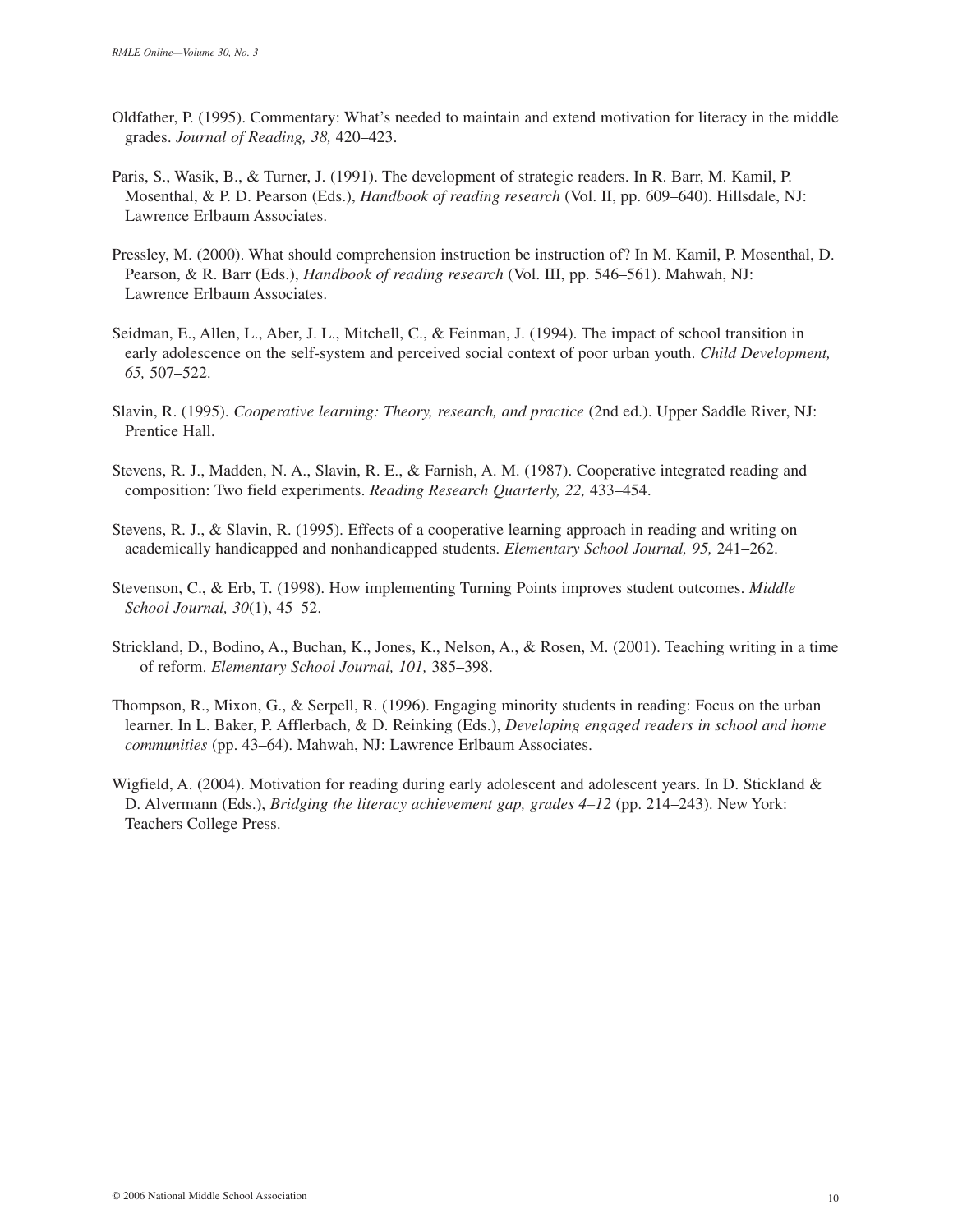# **Appendix A STRW Implementation Measure**

Directions:

- 1. Identify the items that *should* occur in the classroom according to the class's place in the flow of instructional activities. (Appropriate?)
- 2. Indicate whether you observed the teacher / students doing the behavior listed. (Observed?)

| <b>Explicit instruction related to the literature selection</b>                          | Appropriate |             |   | Observed    |  |
|------------------------------------------------------------------------------------------|-------------|-------------|---|-------------|--|
| Teacher explicitly teaches how to pronounce the new vocabulary.                          | Y           | N           | Y | N           |  |
| Teacher explicitly teaches the meaning of the new vocabulary.                            | Y           | $\mathbf N$ | Y | N           |  |
| Teacher uses rapid review procedure to develop automaticity.                             | Y           | N           | Y | ${\bf N}$   |  |
| Teacher monitors student responses and gives feedback.                                   | Y           | $\mathbf N$ | Y | $\mathbf N$ |  |
| Teacher introduces new story topic/theme.                                                | Y           | N           | Y | ${\bf N}$   |  |
| Teacher relates vocabulary to topic/theme of new story.                                  |             | $\mathbf N$ | Y | $\mathbf N$ |  |
| <b>Story discussion</b>                                                                  |             |             |   |             |  |
| Students make predictions prior to reading selection.                                    |             | $\mathbf N$ | Y | N           |  |
| Students give reasons for their predictions.                                             | Y           | N           | Y | $\mathbf N$ |  |
| Class discusses questions about selection students have read.                            | Y           | N           | Y | $\mathbf N$ |  |
| Class discusses whether their predictions were accurate.                                 | Y           | $\mathbf N$ | Y | ${\bf N}$   |  |
| Cooperative learning follow up activities-Literature selection                           |             |             |   |             |  |
| Students read the selection silently first.                                              | Y           | $\mathbf N$ | Y | ${\bf N}$   |  |
| Students read story aloud with partner, alternating reading turns.                       | $\mathbf Y$ | N           | Y | $\mathbf N$ |  |
| Listening partner helps/corrects partner who is reading.                                 | Y           | N           | Y | $\mathbf N$ |  |
| Students discuss their ideas about the questions prior to writing.                       | Y           | N           | Y | ${\bf N}$   |  |
| Cooperative learning follow up activities-Vocabulary                                     |             |             |   |             |  |
| Students practice pronouncing new vocabulary with partner.                               |             | $\mathbf N$ | Y | ${\bf N}$   |  |
| Partner gives appropriate feedback on pronunciations.                                    |             | N           | Y | N           |  |
| Students write meaningful sentences with starred vocabulary.                             | Y           | $\mathbf N$ | Y | ${\bf N}$   |  |
| Partners use checking technique to give one another<br>feedback on meaningful sentences. | Y           | $\mathbf N$ | Y | $\mathbf N$ |  |
| <b>Selection-related writing</b>                                                         |             |             |   |             |  |
| Students discuss their ideas related to the selection-related                            |             |             |   |             |  |
| writing assignment prior to beginning to write.                                          | Y           | $\mathbf N$ | Y | $\mathbf N$ |  |
| Students work independently to write their draft.                                        |             | N           | Y | ${\bf N}$   |  |
| Students share their draft with a partner for feedback.                                  | Y           | N           | Y | N           |  |
| Partners tell writer one thing they like and one thing they'd                            |             |             |   |             |  |
| like to know more about on the draft.                                                    | Y           | $\mathbf N$ | Y | $\mathbf N$ |  |
| <b>Reading comprehension lessons</b>                                                     |             |             |   |             |  |
| Teacher provides explicit instruction on comprehension skill.                            | Y           | $\mathbf N$ | Y | N           |  |
| Teacher models the skill on the first example or two.                                    | Y           | N           | Y | N           |  |
| Students work cooperatively on the first few practice exercises.                         | Y           | N           | Y | ${\bf N}$   |  |
| Teacher monitors students as they work, reteaching if necessary.                         | Y           | N           | Y | $\mathbf N$ |  |
| Students do subsequent practice independently with partner check.                        | Y           | N           | Y | N           |  |
| Partners give one another corrective feedback.                                           | $\mathbf Y$ | N           | Y | N           |  |